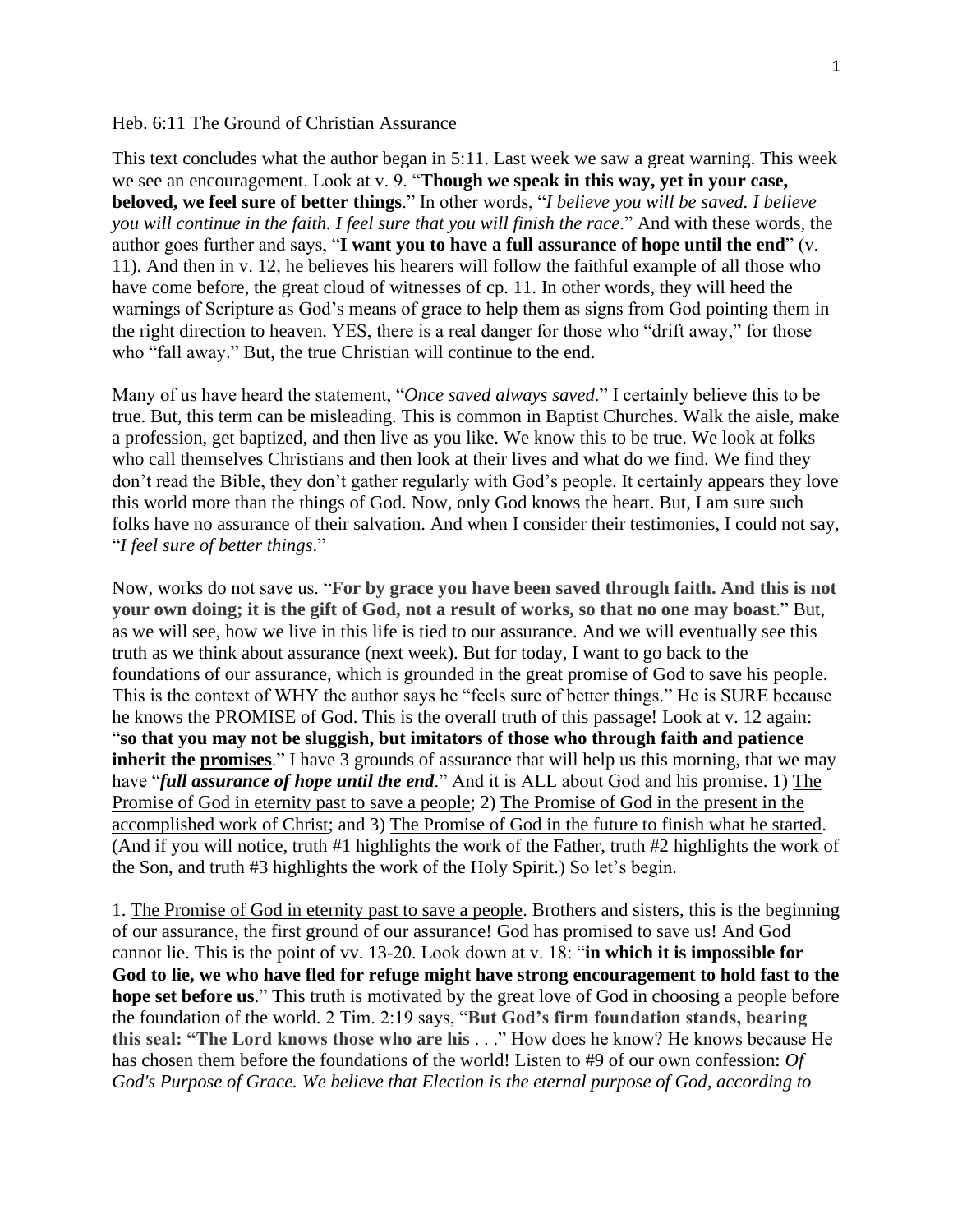*which he graciously regenerates, sanctifies, and saves sinners* . . . And then later down in the paragraph it says "*that it is the foundation of Christian assurance* . . ." Consider a few verses.

Eph. 1:4-5: "**Even as he chose us in him before the foundation of the world, that we should be holy and blameless before him. In love he predestined us for adoption to himself as sons through Jesus Christ, according to the purpose of his will** . . ." I think of Jesus' words in Matt. 25:34: "**Then the King will say to those on his right, 'Come, you who are blessed by my Father, inherit the kingdom prepared for you from the foundation of the world**." In Rom. 9:11-12, speaking of Jacob, Paul says, "**though they were not yet born and had done nothing either good or bad—in order that God's purpose of election might continue, not because of works but because of him who calls** . . ."

Consider the love of a mother for her child. I am reminded of this when I see Emily with Nora, or some of you mothers, particularly with your infants. Can you imagine withholding milk that you have from the child who is hungry? Can you imagine not changing the diaper when it is full? Can you imagine not clothing your infant as they go out into the cold. Of course not! This is small picture of God who loves his children. Listen to these words from Is. 49: "**Thus says the LORD: "In a time of favor I have answered you; in a day of salvation I have helped you; I will keep you and give you as a covenant to the people, to establish the land, to apportion the desolate heritages, saying to the prisoners, 'Come out,' to those who are in darkness, 'Appear.' They shall feed along the ways; on all bare heights shall be their pasture; they shall not hunger or thirst, neither scorching wind nor sun shall strike them, for he who has pity on them will lead them, and by springs of water will guide them. And I will make all my mountains a road, and my highways shall be raised up. Behold, these shall come from afar, and behold, these from the north and from the west, and these from the land of Syene**. **Sing for joy, O heavens, and exult, O earth; break forth, O mountains, into singing! For the LORD has comforted his people and will have compassion on his afflicted. But Zion said, "The LORD has forsaken me; my Lord has forgotten me**." And finally, we read these words about God with his chosen people. **"Can a woman forget her nursing child, that she should have no compassion on the son of her womb? Even these may forget, yet I will not forget you**" (vv. 8-15). God cannot forget or forsake his people, whom He has chosen from before the foundations of the world.

The Bible says we are the product of his love. He has chosen us and he has set his love upon us. This is the love of our heavenly father, in whom there is no shadow of turning. He is the fountain of love. And it flows down to us always. The wells and springs of this earth will eventually dry up. But not the love of the Father toward his people, whom He has chosen.

The doctrine of election brings the greatest of comfort. Without it we have no assurance. If you believe God looks through the future, sees that you will choose him, and then "chooses" you on this foreseen merit, then what assurance do you have? NONE! I am a sinner, dead in my trespasses and sins. On my own my righteous acts are as a dirty rags I throw away. From head to toe, I am a sinner. There are none who does what is righteous (Rom. 3). Do you think by some good "chance" I will choose God on my own? Where is my assurance? And, if I can "elect" myself somehow, then who is to say that I cannot "unelect" myself at a later date? Where is the assurance. I remember our Brother Lee who often said, "*Oh, the electing love of God*!" "*How*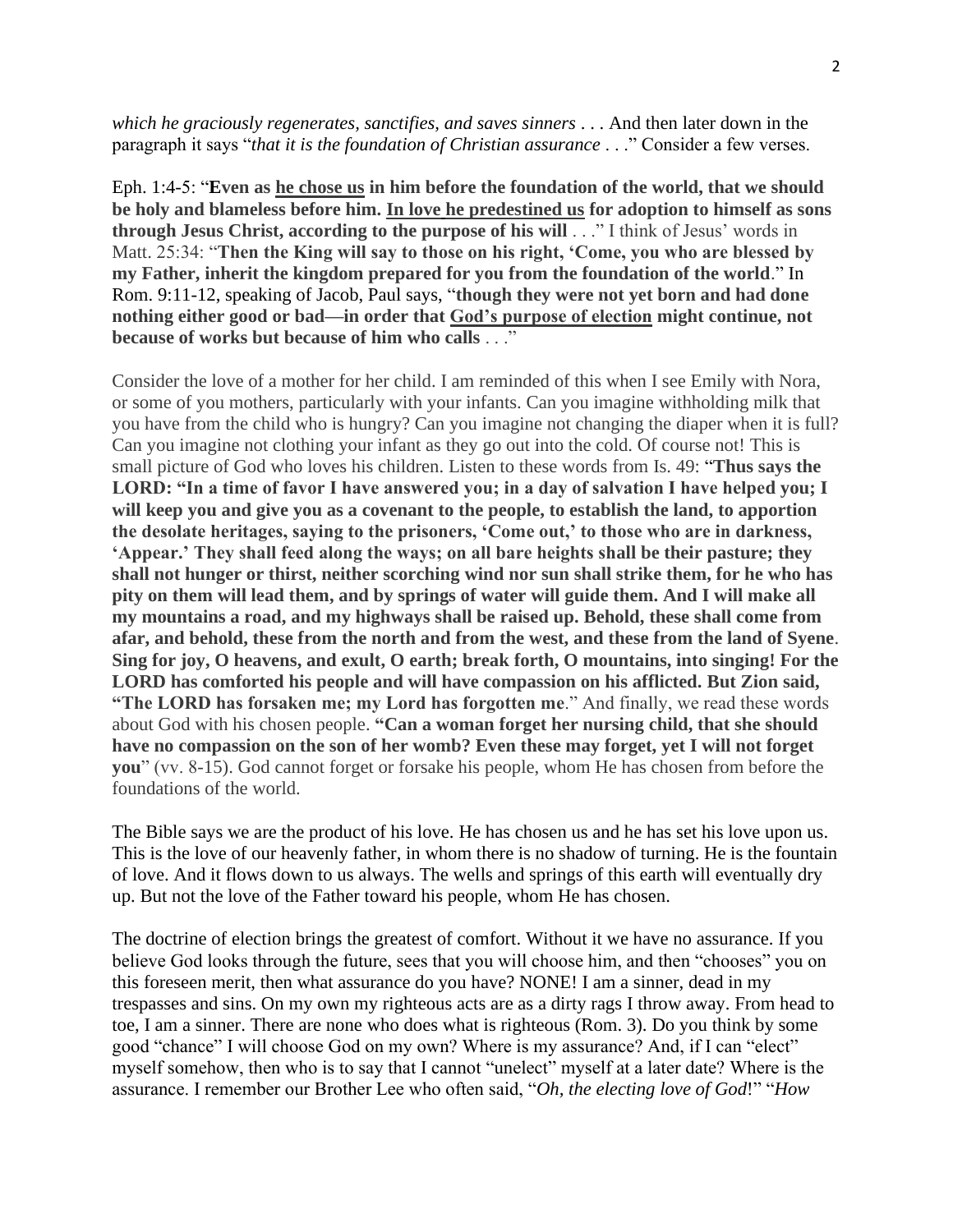*beautiful it is for me*!" This means that today, YOUR assurance begins with God and his decree to choose you from before the foundations of the world! This is the first ground of our assurance!

2. The Promise of God now in the accomplished work of Christ. So how do we know that God has chosen us and has set his love upon us from before the foundations of the world? How do you know this? How can you have assurance? Well, your assurance is found in the gospel of Christ! God sent his Son! 1 John 4:10 says: "**In this is love, not that we have loved God but that he loved us and sent his Son to be the propitiation for our sins**." This is NOW brothers and sisters. This is why we take the Lord's Supper, NOW, "*until He comes*." This is what we remember. "*This is my body broken for you, do this in remembrance of me. This is the cup of the new covenant in my blood, as often as you drink it, remember me*." We do this because "**NOW is the favorable time; behold, NOW is the day of salvation**" (2 Cor. 6:2). This work of sending the Son began in eternity past as the Son said to the Father, "*I will go*." And NOW, in the present, we see the promise of God fulfilled in the work of the Son. Look at vv. 19-20: "**We have this as a sure and steadfast anchor of the soul, a hope that enters into the inner place behind the curtain, where Jesus has gone as a forerunner on our behalf, having become a high priest forever after the order of Melchizedek**."

These words say Jesus is the anchor of our soul. As a ship without an anchor is carried with the waves and the winds so the soul without Christ has no assurance. But, for those who are in Christ, those who have believed in him, those who have received him, we have an anchor that keeps our souls firm to an unmovable foundation. And where is He? Where is Jesus? He is in the "inner place" behind the curtain. This is a picture of the holy of holies, the throneroom of God. As our high priest, He has "**passed through the heavens**" (Heb. 4:14). After making purification for sins, he "**sat down at the right hand of the majesty on high**" (Heb. 1:3). The Son of God took on flesh. He was conceived by the Holy Spirit, born of a virgin, lived a life just like us, yet without sin. And then at God's appointed time, he laid down his life as a sacrifice for his people. As Isaiah says, "**He was pierced for our transgressions; he was crushed for our iniquities; upon him was the chastisement that brought us peace, and with his wounds we are healed**. **All we like sheep have gone astray; we have turned—every one—to his own way; and the LORD has laid on him the iniquity of us all . . . he was cut off out of the land of the living, stricken for the transgression of my people . . . Out of the anguish of his soul he shall see and be satisfied; by his knowledge shall the righteous one, my servant, make many to be accounted righteous, and he shall bear their iniquities**."

Brothers and sisters, this is the great work of the Son for his people. And who are his people? They are the ones who trust in him, who believe in him. And from an eternal perspective, who are they? They are those "chosen before the foundations of the world." Now, you might say, how does this help me with assurance? Let's consider a few verses. Turn with me to John 6:37-40: "**All that the Father gives me will come to me, and whoever comes to me I will never cast out. For I have come down from heaven, not to do my own will but the will of him who sent me. And this is the will of him who sent me, that I should lose nothing of all that he has given me, but raise it up on the last day. For this is the will of my Father, that everyone who looks on the Son and believes in him should have eternal life, and I will raise him up on the last day**." Look down at v. 45: "**And they will all be taught by God. Everyone who has heard and learned from the Father comes me** . . ." Then in vv. 47 ff. : "**Truly, truly, I say to**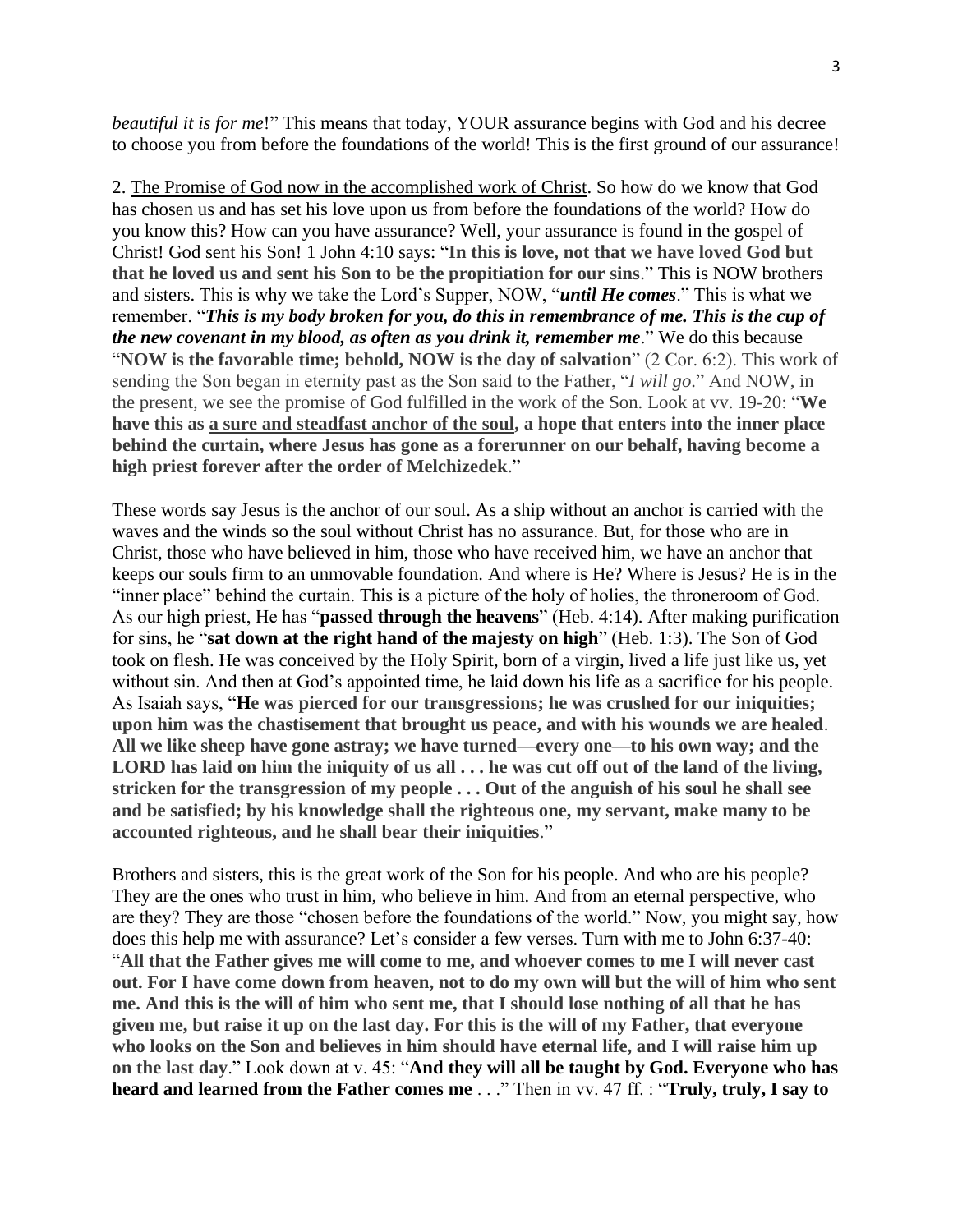**you whoever believes has eternal life. I am the bread of life. Your fathers ate the manna in the wilderness, and they died. This is the bread that comes down from heaven, so that one may eat of it and not die. I am the living bread that came down from heaven. If anyone eats of this bread, he will live forever. And the bread that I will give for the life of the world is my flesh**." How fitting for our assurance this morning as we eat this bread, which is a picture of Jesus. If all we have is the bread of this life, we will perish. For one day our bodies will give away. The wages of sin is death. But, if, by faith, we feed upon the ONE who has descended and then ascended back to heaven, we have an anchor for our soul! OUR ASSURANCE IS THIS: WE ARE UNITED TO CHRIST WHO SITS IN HEAVEN! He has completed his task on earth. And now he is our intercessor. HE is our advocate. And his position in heaven is fixed where he reigns now until all of his enemies are made his footstool. Can you move Christ from his heavenly seat? Can anyone remove him from his position? NO!

In John 10 Jesus calls those who follow him his "sheep." And in v. 26 he tells the religious leaders, "**but you do not believe because you are not among my sheep. My sheep hear my voice, and I know them, and they follow me. I give them eternal life, and they will never perish, and no one will snatch them out of my hand. My Father, who has given them to me, is greater than all, and no one is able to snatch them out of the Father's hand. I and the Father are one**."

So, how do you know you have assurance. You say from the heart, "*I know whom I have believed*." You say with Peter and the disciples, "*Where else can I go. You have the words of eternal life*." When you hear the warnings of the Book of Hebrews (etc.) you listen to them and you cling to Christ. You know that apart from Him, you can do nothing (John 15). When you consider his great sacrifice on the cross and what He did to accomplish your salvation, as he takes away your sins, as he appeases the wrath of God, your heart delights and you sing with all your being, I believe in Him! He will hold me fast! I am chosen before the foundations of the world and I know this because God has sent his Son FOR ME! Christ died for my sins! Is this your experience as you read such words and as you hear such preaching? This is assurance!

3. The Promise of God to complete what he began in his people. This is none other than the work of the Holy Spirit to work powerfully in his people to complete what He began from the before the foundations of the world in choosing us and sending his Son to be the propitiation for our sins. This looks to the future as God will complete what he began.

I think of Phil. 1. When Paul thinks about those believers in Phillipi, he is confident that God has not only chosen them before the foundations of the world, and that they are now secure in Christ, he also says, "**I thank my God in all my remembrance of you, always in every prayer of mine for you all making my prayer with joy, because of your partnership in the gospel from the first day until now. And I am sure of this, that he who began a good work in you**  will bring it to completion at the day of Jesus Christ<sup>"</sup> (Phil. 1:3-6). Why is he so sure? Well, he knows that not only has God chosen them before the foundations of the world, and that God has sent his Son to save them, he now knows that God has sent the Holy Spirit to dwell in them. 2 Cor. 5:5 says, "**He who has prepared us for this very thing is God, who has given us the Spirit as a guarantee**." Do you remember Jesus's words from John 15:26: "**But when the Helper comes, whom I will send to you from the Father, the Spirit of truth, who proceeds from the Father, he will bear witness about me** . . ." And then in 16:1: "**I have said all these**